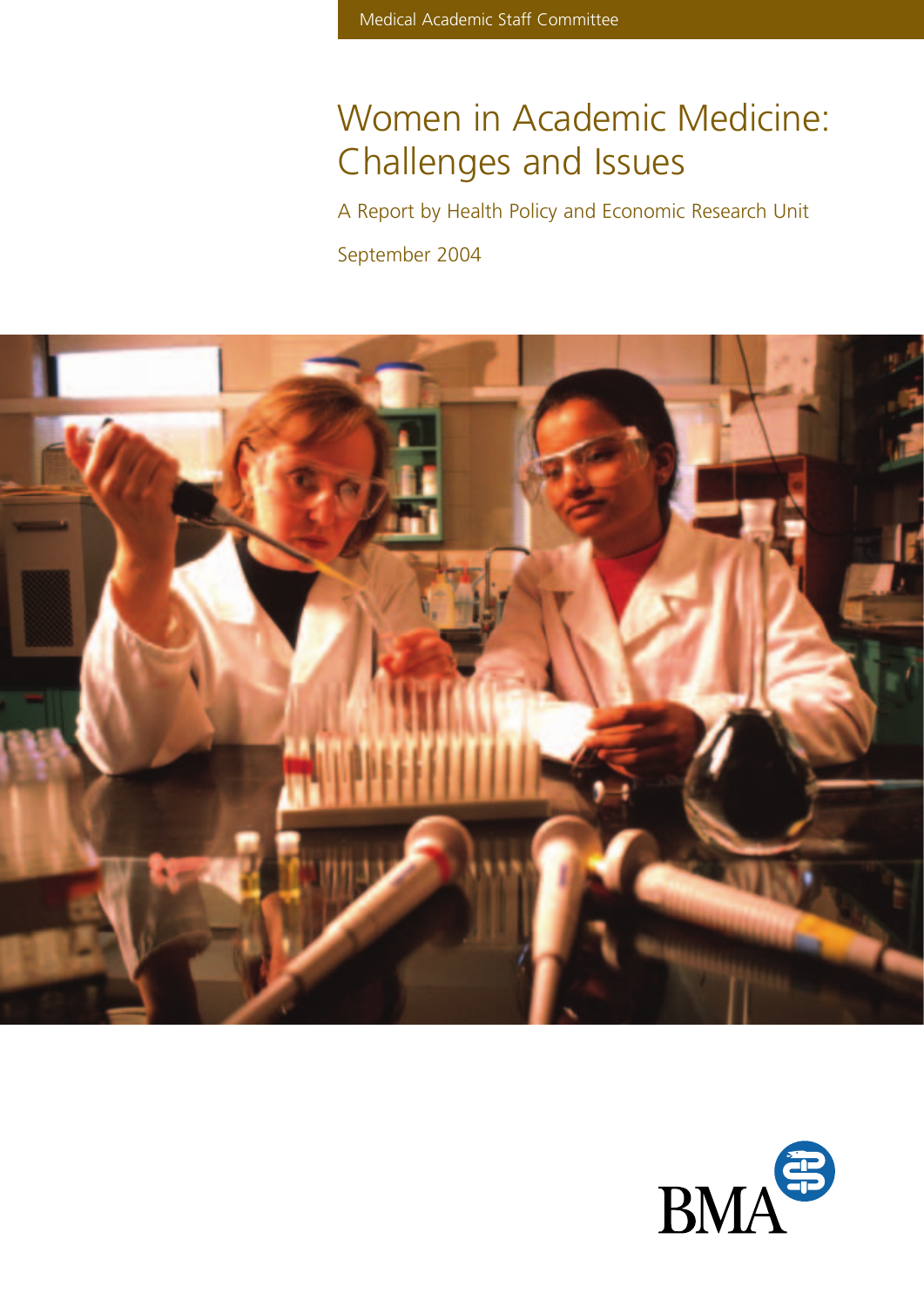## Women in Academic Medicine: Challenges and Issues

A Report written by the Health Policy and Economic Research Unit at the request of the Medical Academic Staff Committee

September 2004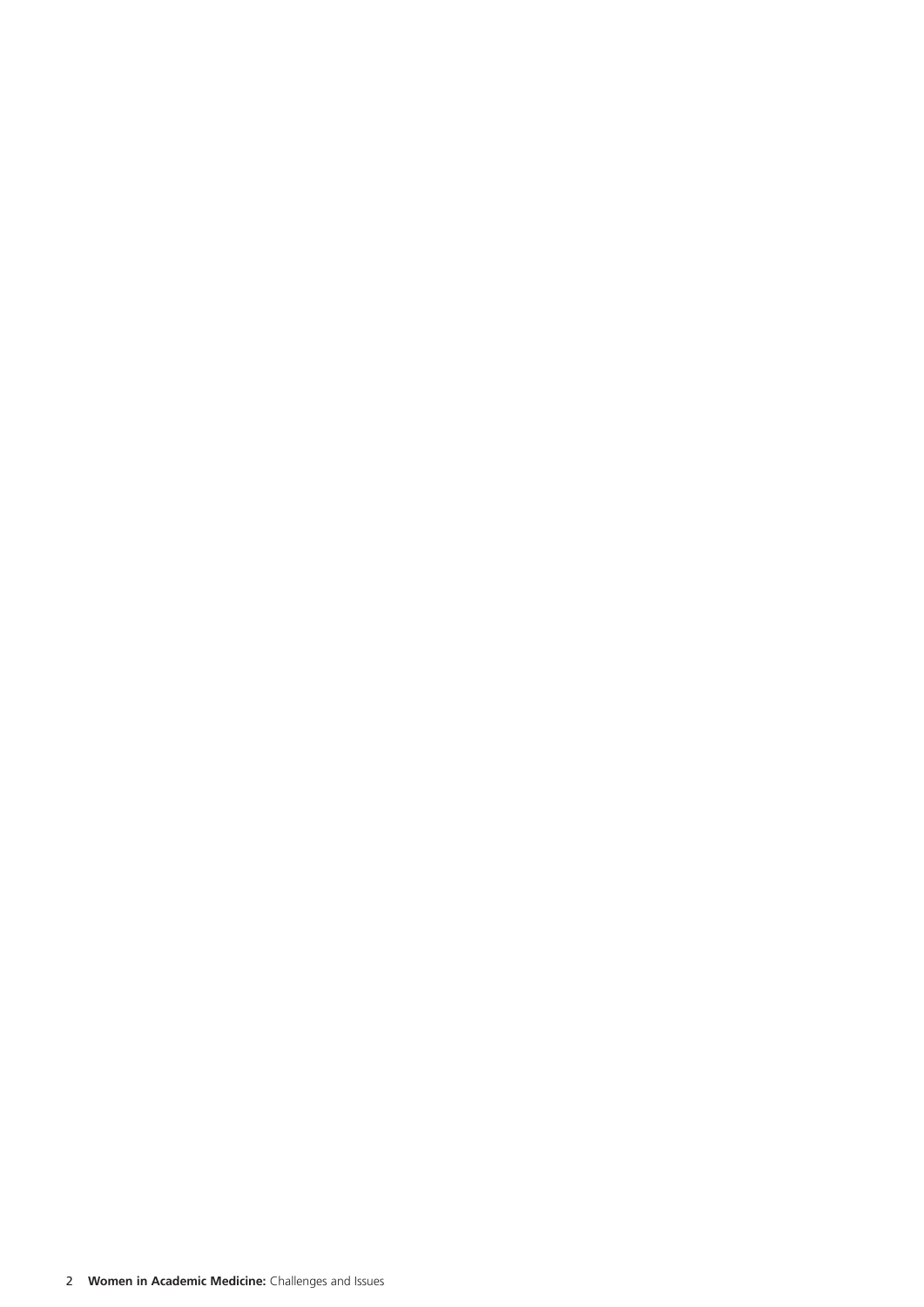## Summary

The BMA is keen to address the under-representation of women in the medical academic workforce and is undertaking research in this area in an attempt to gain a better understanding of the issues. In order to explore the challenges and issues facing women in academic medicine in some depth, two focus groups were held. This report summarises the key issues raised by participants involved in the focus group discussions.

#### **Many of the issues raised in the focus groups were gender specific and include:**

- Many women in the focus groups did not adhere to a mainstream career route for a variety of reasons. The unconventional career progression experienced by many women should be recognised as an advantage and serves to illustrate the level of dedication and motivation displayed by women in the pursuit of an academic career.
- Age was felt to be a key factor in the career progression of women, particularly when competing for senior positions.
- It was generally agreed that women and men have different skills and approaches to an academic career. It was suggested that these differences require greater acceptance and recognition.
- Networking and raising one's profile are perceived as being skills which are particularly difficult for many women in the context of academic medicine.
- A further difficulty which faces many women is re-entering the workforce after taking a career break for caring commitments. Measures of academic success, such as the RAE, do not take such career breaks into account, and hence women are further disadvantaged by 'obvious gaps' in their CVs.
- A definite 'glass ceiling' to senior posts and higher level positions in academic medicine for women was identified and it was suggested that university departments must be made more accountable, particularly in relation to senior appointments.
- There was overwhelming agreement regarding the importance and value of mentoring and role models for women working in academic medicine.

#### **Further issues raised were gender independent but specific to academic medicine:**

- There is a need for a more structured career path into academic medicine, with both clinical and academic commitments recognised. As part of the academic component, greater recognition needs to be given to teaching.
- Many participants argue that part-time working is not taken seriously, and that it is virtually impossible given the demands of an academic medical career. The pressures and expectations of an academic research career, often combined with clinical commitments, means that part-time working is extremely difficult.
- Current job expectations of a medical academic position are unrealistic and unreasonable. The importance of reasonable expectations is highlighted, particularly in relation to the RAE, which does little to take into account part-time working.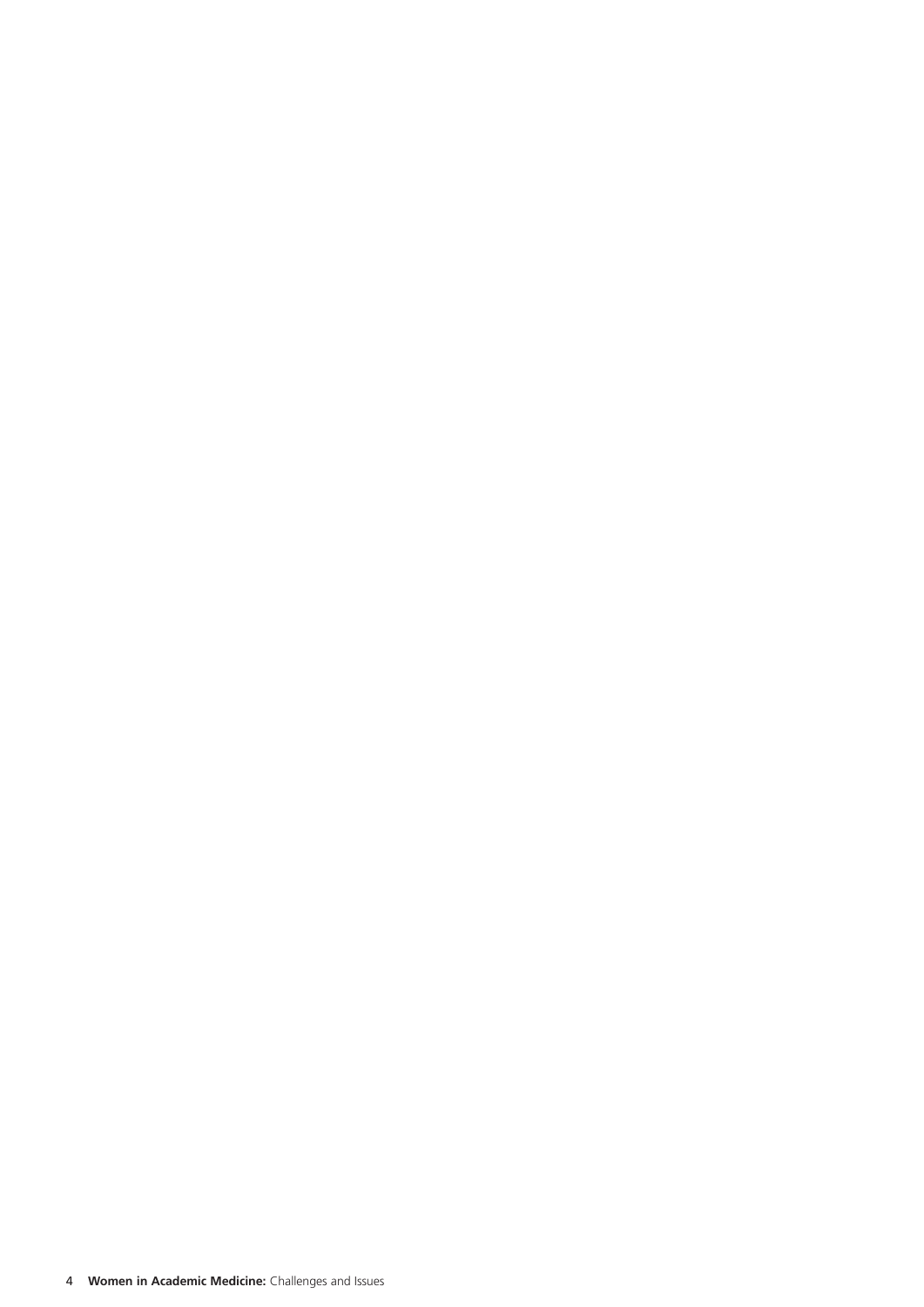## Introduction

The BMA's Medical Academic Staff Committee (MASC) is working to promote the recruitment and retention of clinical academic staff, and particularly, engaging women with academic medicine. Currently, academic medicine is failing to attract and retain women. Women are currently under-represented as clinical researchers, full-time academics and heads of departments, yet a growing proportion of the medical workforce. The BMA is keen to address this under-representation of women in the medical academic workforce and is undertaking research in this area in an attempt to better understand the issues. The aim of the research is to identify both barriers that exist and good practice in pursuing a medical academic career.

## Method

In order to explore the challenges and issues facing women in academic medicine in some depth, two focus groups were held during July 2004. An invitation to attend the focus groups was sent to a random sample of women working in a medical academic position, ranging from junior researchers to professors. Both of the focus groups were held in London, which may have biased the origin of participants towards those based in London and the South East. Nonetheless, participants from across the United Kingdom were in attendance (see appendix 1). A total of 26 women engaged in a range of academic medical activities attended the focus groups. This report summarises the key issues raised by participants involved in the focus group discussions and illustrates these issues with verbatim comments, where possible.

## Issues facing women in academic medicine

Participants in both focus groups were asked to discuss their experiences and concerns regarding women working in academic medicine. A range of concerns were raised from the outset. Whilst many issues were gender related, others were non-gender specific, but related specifically to academic medicine. The following comments reflect these perceptions:

*'I guess you're reluctant to accept that … it almost seems like an excuse saying that it's anything to do with your gender, but actually if I think about it, I mean there are a lot of issues there. I thought it was just me not being very good'.*

*'There's always this tension I think in academic medicine between people wanting you to be a clinician and being academic, and to try and do both is getting increasingly hard.'*

Several of the participants commented that they had been reluctant in the past to participate in forums discussing gender-related problems in the workplace, as the issues have often focused on family commitments and childcare issues. Several participants suggested that the problems and concerns facing women in academic medicine are not always related to having children and family commitments and welcomed the opportunity to discuss these in more depth.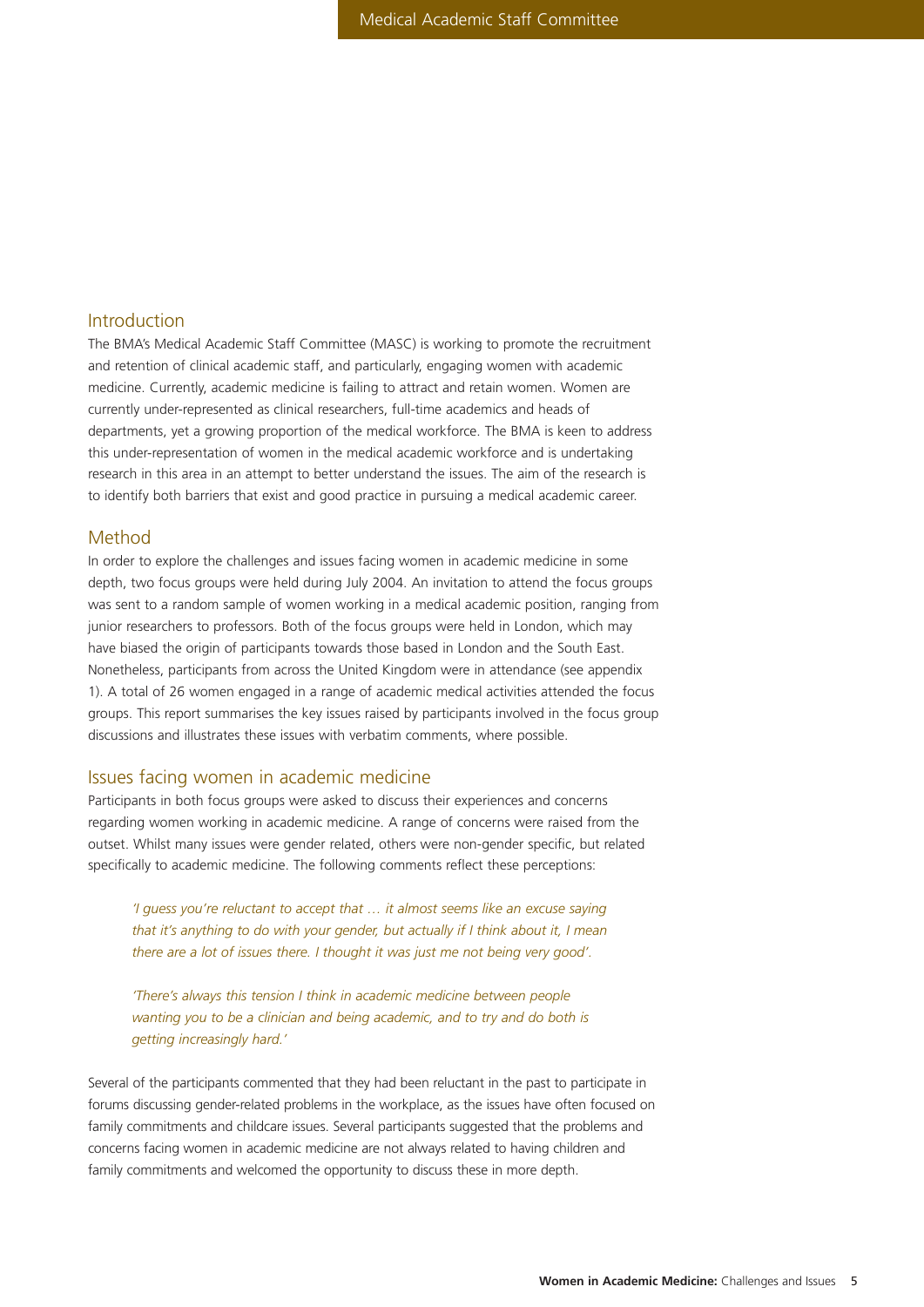*'But I've always shied massively away from any women's forums about anything, because I don't have children, and so many of the women in science issues are around children and families, so I've always thought that those aren't my issues. But now I'm starting to realise there are actually another set of issues which are you don't have to have children to be having problems'.*

*'Until recently I've always felt that BMA's women's issues have been about childcare and, as I don't have children, I felt that I haven't really had my female views represented, so I'm really glad that we're talking about issues that go beyond childcare, as well as childcare'.*

A range of challenges facing clinical academic women were identified in the focus group discussions. Other issues raised were gender independent, but specific to academic medicine. The key issues are now summarised and illustrated by verbatim comments where possible.

## Unorthodox career progression

From the outset, participants recognised the unorthodox and 'often tortuous' routes taken by many women into an academic medical career. Many women in the focus groups did not adhere to a mainstream career route for a variety of reasons, and felt that this was viewed negatively by male colleagues, who often took a more traditional, direct career route. It was suggested that instead of being seen as 'threatening the mainstream', the unconventional career progression experienced by many women should be recognised as an advantage and serves to illustrate the level of dedication and motivation displayed by women in the pursuit of an academic career.

*'I feel that because women have got other responsibilities, their career always, in the majority, are more tortuous than men. I think there will be men who change specialties because of the need of the child or the family or for other reasons, but somehow I feel that women are much more… among women you will find much more concentration of this type of career, which is not straightforward. They come into their final specialty through very tortuous routes and because you are outside the system, men in positions of power to help you cannot, because you are coming from outside, not within the mainstream'.*

*'When you say that we come from an unconventional background, we actually threaten the orthodoxy, that's the whole point I think, and it may not be simply that they (men) cannot help us, it may be that it actually threatens their position… it threatens the whole way they establish themselves, and I think that it's very difficult to actually identify it'.*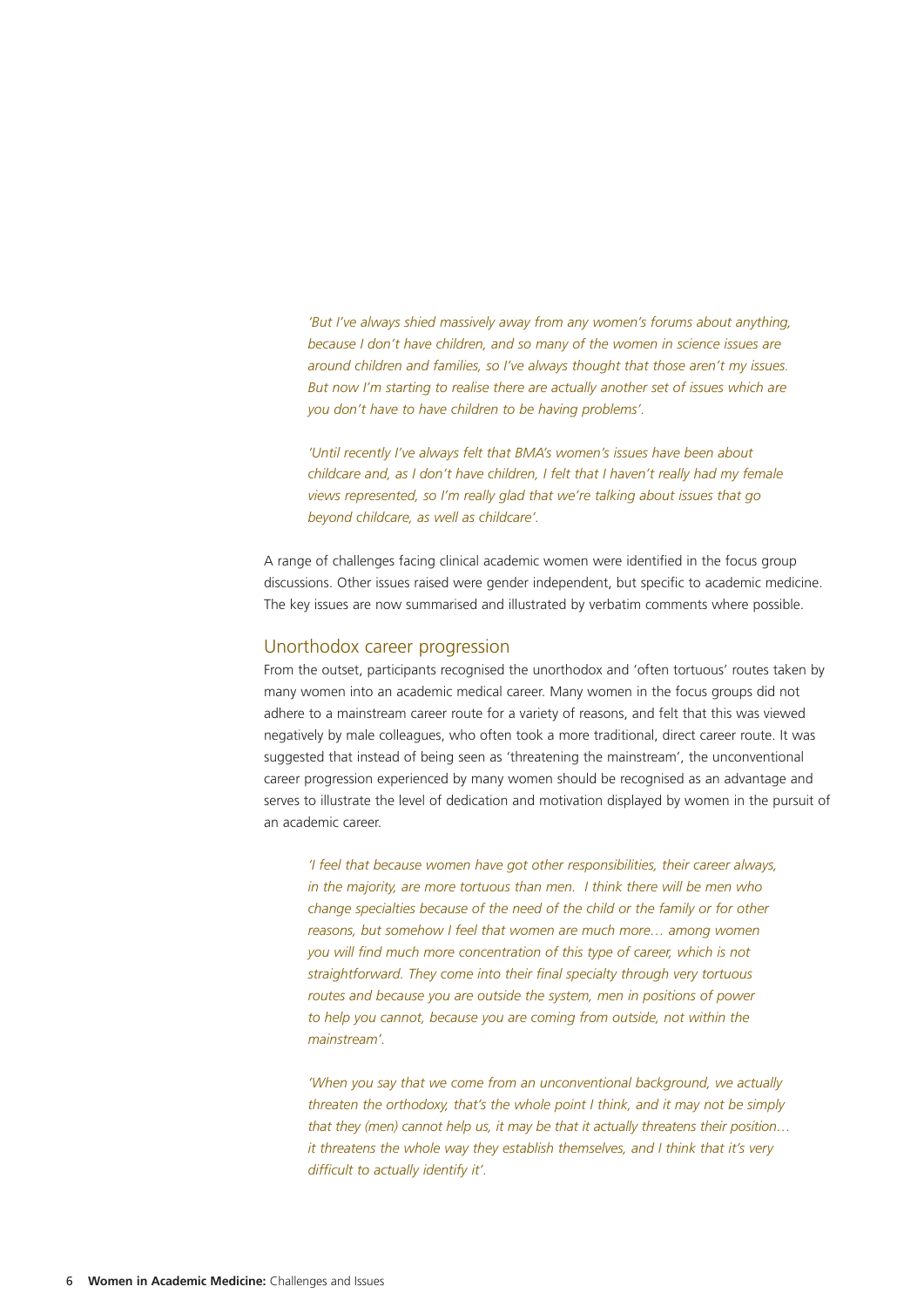*'Most women have a tortuous career path, they come from a different angle, it's not the mainstream, it's looked at as a handicap instead of being looked at as an advantage, because these people have got so much commitment that they went through all these hurdles to do what others are doing as a straight line. Why people can't see that this is an advantage, these women are so motivated to keep going, despite all the obstacles they keep going, they never give up'.*

#### Age

Several participants were of the opinion that age is a key factor in the career progression of women. Many suggested that academic competition, particularly for senior positions, is in many cases hindered by age. This problem was seen as one which particularly affects women, as many have taken longer, less direct routes into their career and are often older than male colleagues in similar positions, as a result.

*'I've never thought of it as a gender issue, but it may be is. I'm considered a bit old, because I'm 39, and I've had people coming through getting offered fellowships and senior lectureships at 32, 33, because I sort of took my time.'*

*'I was told quite explicitly that over the last couple of years I've done much better and really quite well, but it's a bit late because I should've done it five years ago, which is why I'm suddenly feeling terribly old at 37, which I know isn't old. And I haven't had time out to have kids or anything'.*

## Skills and values

It was generally agreed among the participants that women and men have different skills and approaches to an academic career. Men are perceived to be more career orientated, ambitious and able to 'negotiate the system', whilst women are less assertive, lateral thinkers. Some participants suggested that on the whole, women have better communication skills and are able to juggle more tasks and responsibilities than their male colleagues. However, the ability to multi-task is often perceived as being a disadvantage for women, as it detracts from a clear and direct career path. Whilst adjectives such as 'nice', 'accommodating' and 'sensitive' were used in the group to describe women, 'empire-building', 'aggressive' and 'focused' were used to describe males in this context. Furthermore, where women are seen to be more assertive and career-minded, they are often described as 'scary', whilst 'focused' denotes the same qualities in a man. These perceptions impact significantly on the progression of women in academic medicine.

Whilst it is recognised that academic medicine is a male-dominated environment and success is largely based on male standards, the question was raised by focus group participants,…'Why should women have to act like men to be successful?' Instead, participants suggested that the differences in the way men and women work requires greater acceptance and recognition.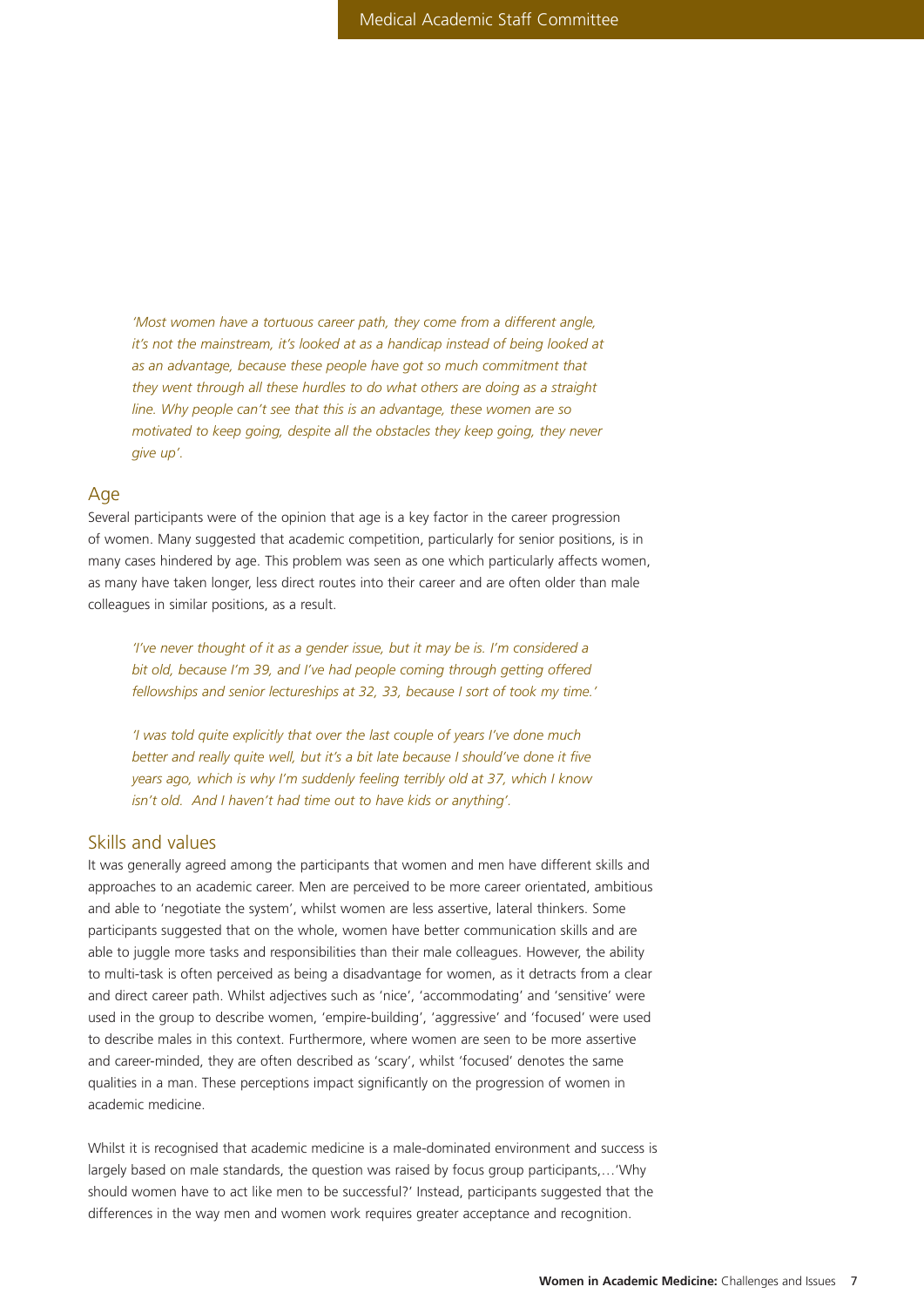*'I do think that men have a much more career orientated mind and they see the end already right from the beginning, whereas women tend to meander a bit and "Oh I enjoy this, so that's fine…". Whereas men just have this focus going in a straight line.' 'I think there are fundamental differences, although there is obviously an overlap in personality traits between males and females. From my experience, in a very male dominated specialty, they (men) are narrow minded and therefore it's easier just to pursue what they're following, because they're unaware of other people's feelings to a certain extent and can be more focused. And I think with that then comes a confidence and sometimes I don't know if it's just natural confidence or whether it's an ego that has to be maintained, but as a result of that it makes it easier to achieve your goal because that's what you're going for'.*

*'It's also a disadvantage being a multi-tasking type personality, because it means you start to take on things that are peripheral to your central research. And I think that's what men don't do, because of this focus. So women tend to do a bit of this, do a bit of that, and then this is interesting so I'll just whoomph over here, round the corner and do that as well. And I think then that actually just detracts from the straight line, which is actually the career path in medicine'.*

*'I think there is a difference between the way men work and think and the way women work and think, and I don't think that that can change. I mean there are obviously some women who think like men, Mrs Thatcher being the best example'.*

*'And let's face it, so it's easier to put obstacles in the way of a woman compared to a man, because we are less assertive in general. And I discovered, being nice and polite, it's interpreted as weakness. You have to show aggressiveness every now and then, unfortunately, which means really being trained to do that'.*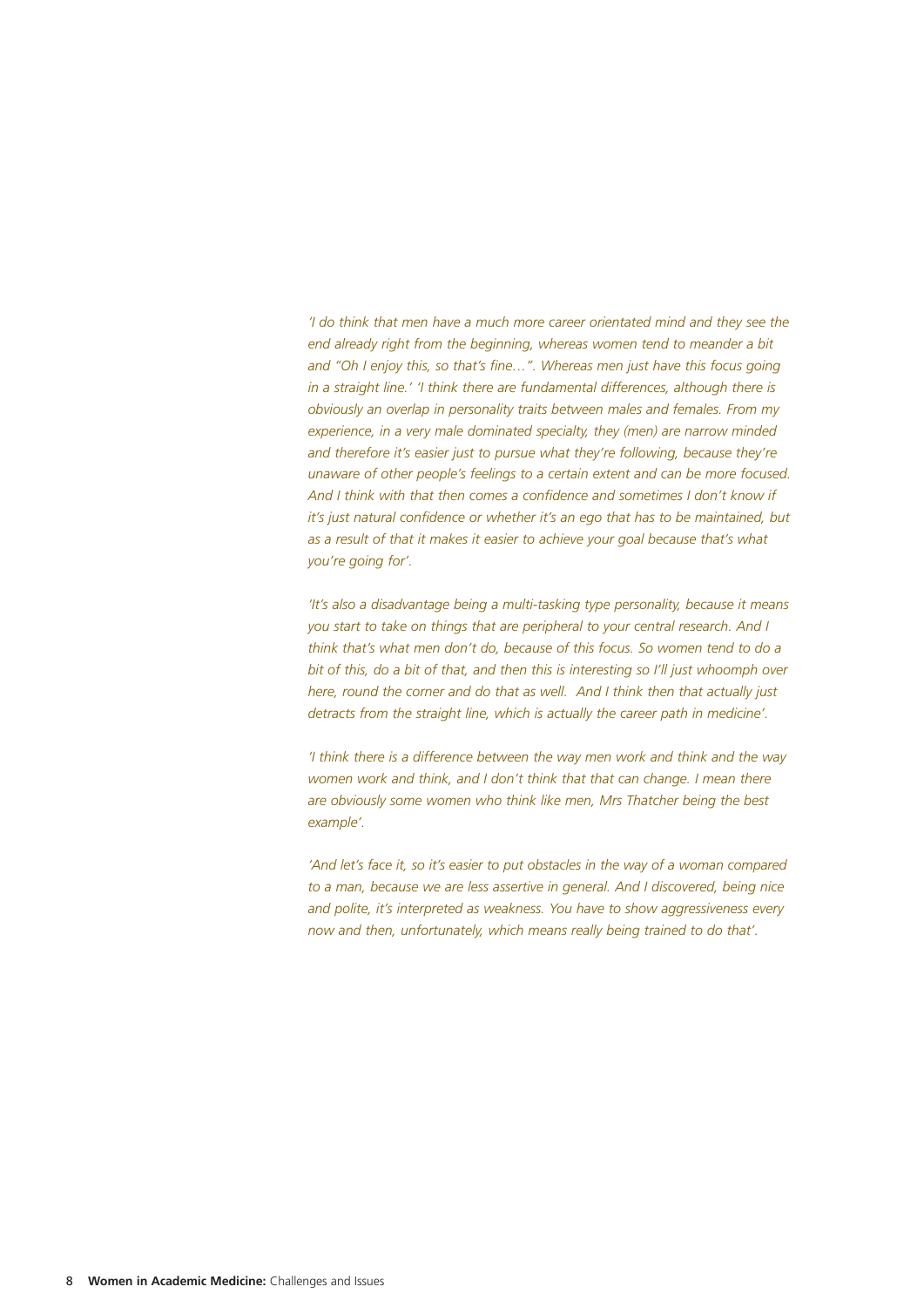#### **Networking**

One of the recognised barriers to the career progression of women in academic medicine is not knowing or being able to approach the 'right people'1 . Networking and raising one's profile are perceived as being skills which are particularly difficult for many women in the context of academic medicine. It is suggested that women are often not as visible as their male colleagues at conferences or meetings and that this is due to the lack of assertiveness of many women and the negative perception of women who do take the lead in their field. Assertiveness among women is often interpreted as being 'pushy' and several participants express apprehension and unwillingness to take on this role. The largely male-dominated nature of many of these events further deters many women from pursuing this role.

*'I've just been to an international meeting and of 64 oral presentations, only eight were made by women, and of the invited ones, which was about half of those talks, only one was a women who'd been invited. And it was an area where people are discovering new genes for things and the genes had been discovered by women, who'd written papers, but they weren't being asked to talk about it because they weren't, I guess, the 'right' people'.* 

*'In my experience a lot of networking takes place at conferences, normally in the small hours in the hotel bar or what have you…. men are sort of encouraged to go up and network and all the rest of it, and that's the done thing. And I think sometimes as a woman if you do that you'd probably be considered as quite pushy or whatever'.*

*'My male boss has certainly introduced me to the key names in the field when we've been at conference together, but if we're not together then my inclination to go forward is very reduced. The other thing is that, talking about pushing forward to present at conferences, I think it's not just about being invited, I've also wondered whether it's women not pushing forward to say, when you tick the boxes on the conference application form, I always go 'poster', I never say 'or oral if you want me', it's just like I don't do that, and I don't know whether that's a male/female thing, but I suspect partly it might be'.*

*'Maybe because when you have a group of males standing together talking and you have to walk into that arena it's much easier if there was another woman there, because, I don't know, I think I would feel much more comfortable walking in if there was one other woman. I know it has always helped if there was one other woman there'.*

<sup>1</sup> Blake, M and La Valle, I, 2000. *Who applies for Research Funding?-key factors shaping funding application behaviour among men and women in British higher education institutions.* London: National Centre for Social Research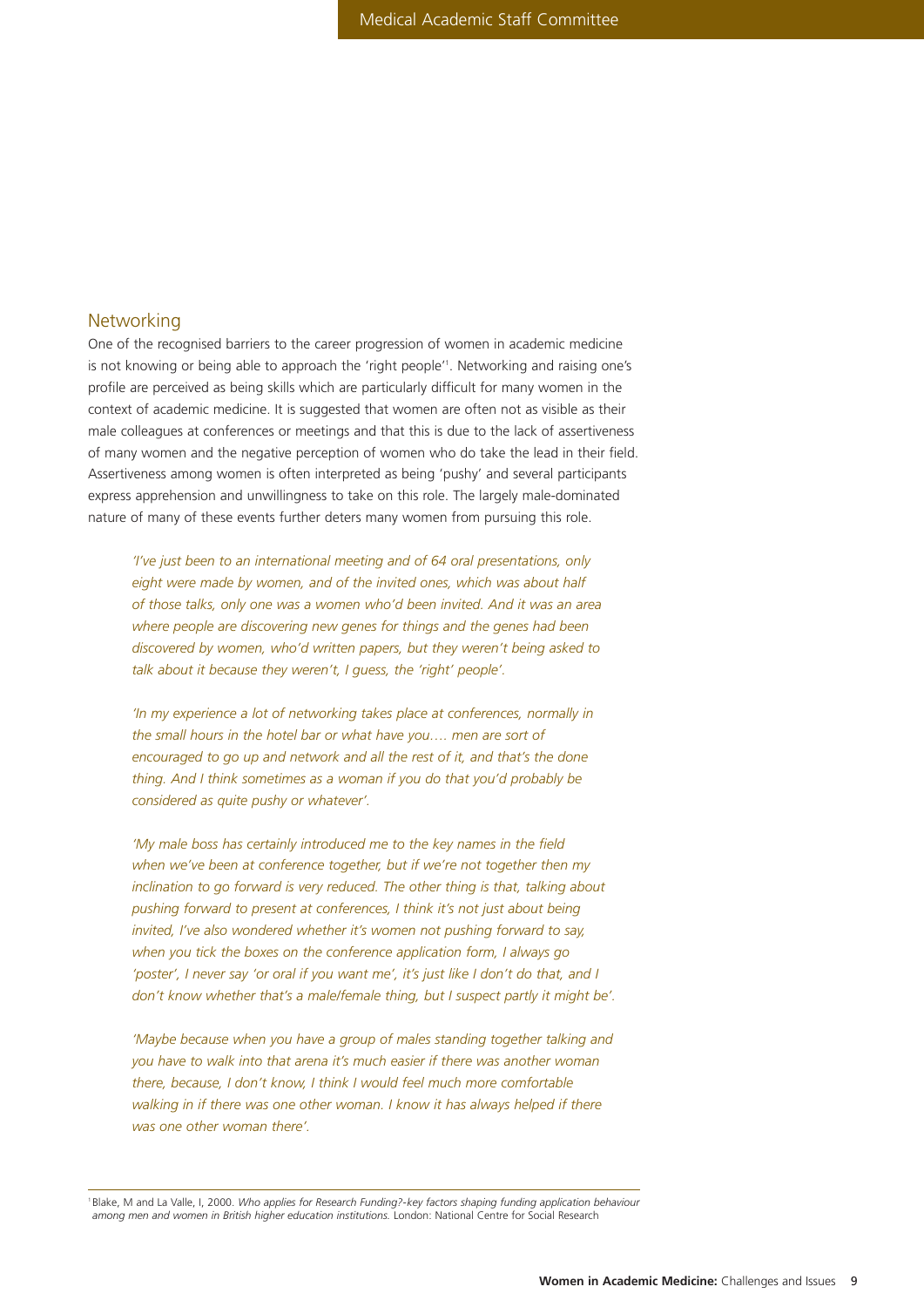#### Part-time working

Increasingly, the evidence suggests that doctors would like to work less than full-time. Recent research suggests that whilst one in four doctors are either currently working less than fulltime or would like to do so in the future, there is a distinct variation according to gender, with the vast majority (93%) of female doctors wishing to do so, compared with males  $(46%)^2$ . The key message voiced by many of the participants regarding part-time working is that not only is it not taken seriously, but it is virtually impossible given the demands of an academic medical career. Increasingly, many medical academics, largely women but not exclusively, are unable or unwilling to work on a full-time basis for a range of reasons. However, the demands of a medical academic job mean that part-time working often means 'full-time hours but parttime pay'. Some participants suggest that the pressures and expectations of an academic research career, often combined with clinical commitments, means that part-time working is extremely difficult, if not impossible.

*'Being assertive is related to working part-time, because I think if I look back I probably almost felt that I had to apologise that I'm not there full-time and therefore I had to accept things that I probably certainly wouldn't have accepted had I stayed on working full-time, because I almost got to be grateful for the fact that I have been able to work part-time'.*

*'Despite having published quite a lot and got quite a few grants under my belt, I was told that I would never compete with full-time researchers'.*

*'My male colleagues could work all the hours they want, which include travelling to other towns while we're doing projects and supervising things. Even on the three days I worked I found it a lot more difficult, with family commitments, to actually… it takes a lot more effort for me to be able to arrange travel and to do these things, so even on those three days I don't feel I can ever compete on equal terms. And I don't think I particularly mind that, as long as I'm assessed on the amount I work. It's quite interesting actually… quite a few of the people at work almost behave as though I work full-time, even though I've been working part-time for six or seven years.'*

*'But there aren't any part-time academic expectations because basically you've got to get your publications in the 'right' journals, that's what you're judged on, you're judged on your grants and your papers, and that's not a part-time process. So even if you go part-time, you'll be working 80 hours a week, because otherwise you're not going to compete.'* 

<sup>2</sup>Health Policy and Economic Research Unit, 2004, *BMA Cohort Study of 1995 Medical Graduates-Ninth Report,* London: British Medical Association.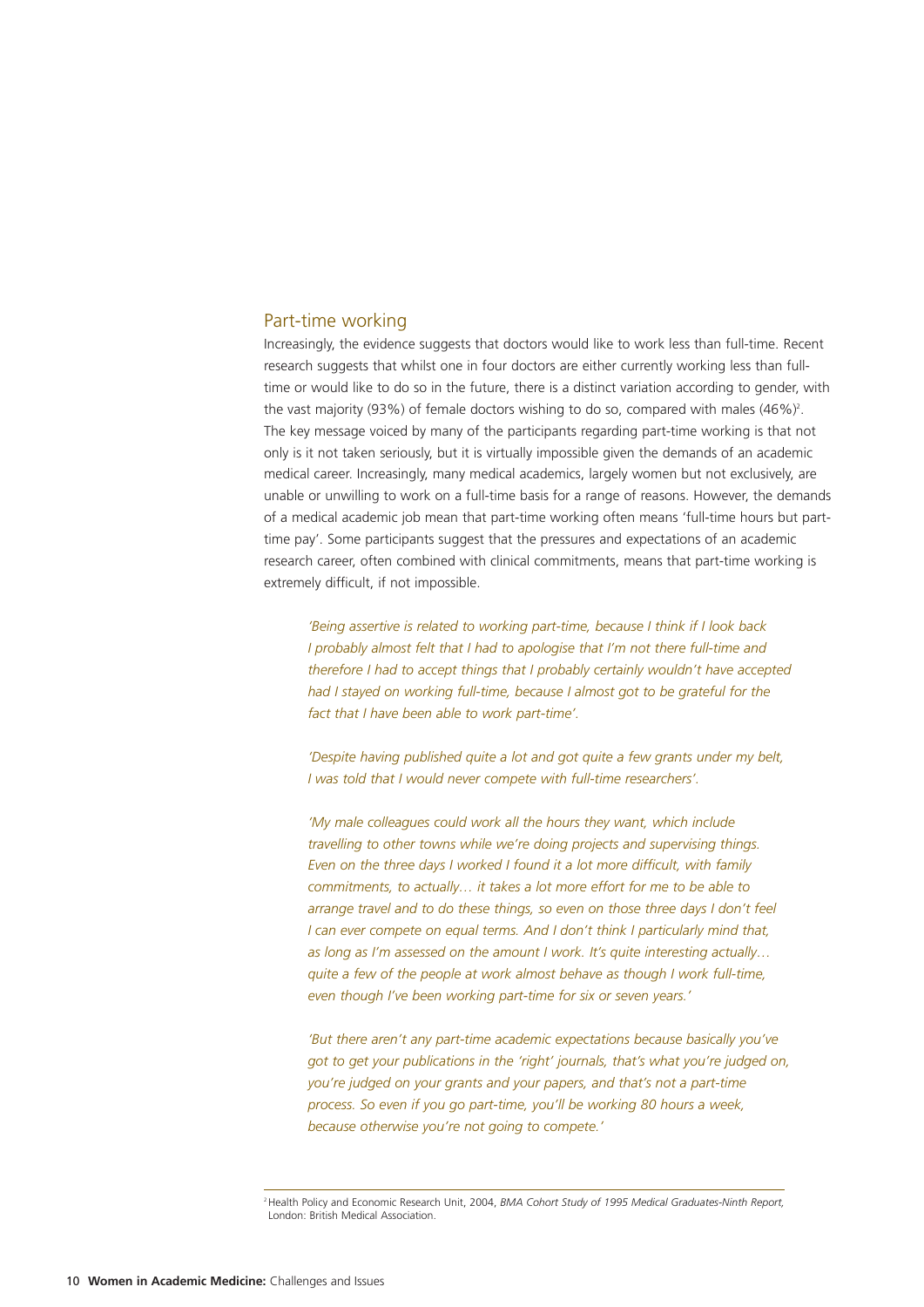*'I was actually working part-time at one stage when my kids were younger, and pressure was put on me, they said "You must go full-time, you will not be taken seriously unless you do"…. But that was actually said, "Don't work part-time".*

*'On the whole women will have families, will have kids. It's like my husband, it's alright for him to stay at work until 10, 11 o'clock, but for me, come 5 o'clock, it's like, Oh my God, I want to go home and see my child otherwise I'm never going to see anybody. But I've got loads of work and I would love to stay there until 10 o'clock at night and carry on with my research, but I can't. And I think that women have to juggle many more things. I think the other thing about women is that maybe there is a general tendency to help out'.*

*'Academic medicine is fantastically hard work, you cannot do it part-time, even if you are in fact contracted and paid to do it part-time, because apart from anything else, it's not just that you've got to produce the same number of papers, but if the Lancet's published on a Friday and you don't work a Friday, you still have to write the critical paper by Monday morning when someone says "Have you read this?" when you're sitting in some meeting. So the reality is that research is continuous, it is 24 hours/7 days, and that's all there is to'.*

#### Career progression

A definite 'glass ceiling' to senior posts and higher level positions in academic medicine for women was identified by many participants. Although this was interpreted largely as gender discrimination, it was also recognised that a gradual change in the culture was occurring, with more women moving into more senior posts. It was suggested that university departments must be made more accountable, particularly in relation to senior appointments. The lack of available senior posts within universities was also seen to be exacerbating this problem.

*'There should be people championing the cause of senior lecturers in general and academic medicine, but specifically for women. Checks on whether it is only because of behaviours within departments that these women are not getting a break should be made. I mean obstacles put in their way, how can we support them? We need support at a higher level in the university for this to happen'.*

*'As a junior, I'm very aware of the glass ceiling for women, and where I work a few women are getting through. We have quite an active male professor pushing women through now, but we don't have enough women at the top to mentor'.*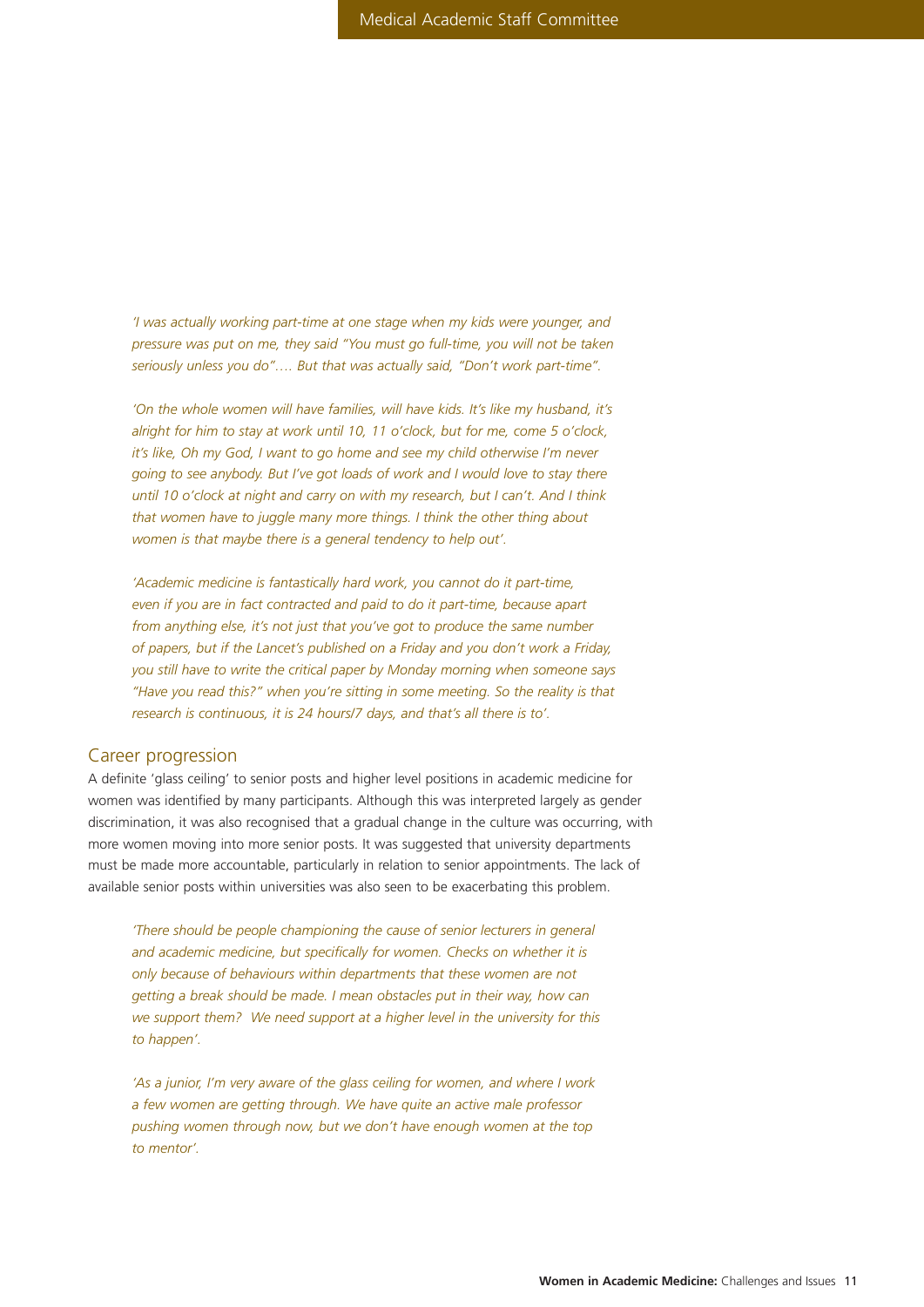*'I was immediately given an honorary consultant post, but the head of department wouldn't let me go on to a consultant scale, and I didn't go on to a consultant scale until very recently, although I have been a consultant for a long time. There are absolutely masses of stories of people that were not hitting the senior targets… there are other women who have left because they should've got chairs and they didn't'.* 

*'But I wonder if there is something about competitiveness. I was definitely raised up by men and it very definitely was men that picked me up and said to me "This is where you should go" and it was fantastic. But, when you get to actually maybe competing with them on an equal level, that's I think where there probably is some active negative work. They're very happy to raise you up, and also actually that reflects on them, they get someone who gets a fellowship. But when it's actually competing at maybe the level of chair, I just wonder if that's where there is actually some active "Well, you know it's going to be the person I talk about football to all the time that I meet in the bar or that I meet in conferences" which we don't go to because of kids or whatever'.*

*'What I would like to see coming out of this, is this emphasis on the senior posts, because there aren't that many for people to see. Everyone's discussed how few women there are at the very senior level. I think if people look around and look up they don't see somewhere to go and they don't see those posts being filled or even being there'.*

Mobility between jobs is often seen as a positive step in academic career progression, as it is perceived as broadening one's experience. However, in many cases women are less flexible than men in terms of mobility and men are generally more able to move for jobs. As the following participant suggests:

*'…it's going to be far more that the man moves for a job and that the woman follows, rather than the woman moves for a job and the man follows. If the children are at school, the woman's not going to move them and all that. So I think women have less flexibility about moving from job to job, and because the research career is very insecure and you tend to be potentially moving all the time, that is less conducive then to women.*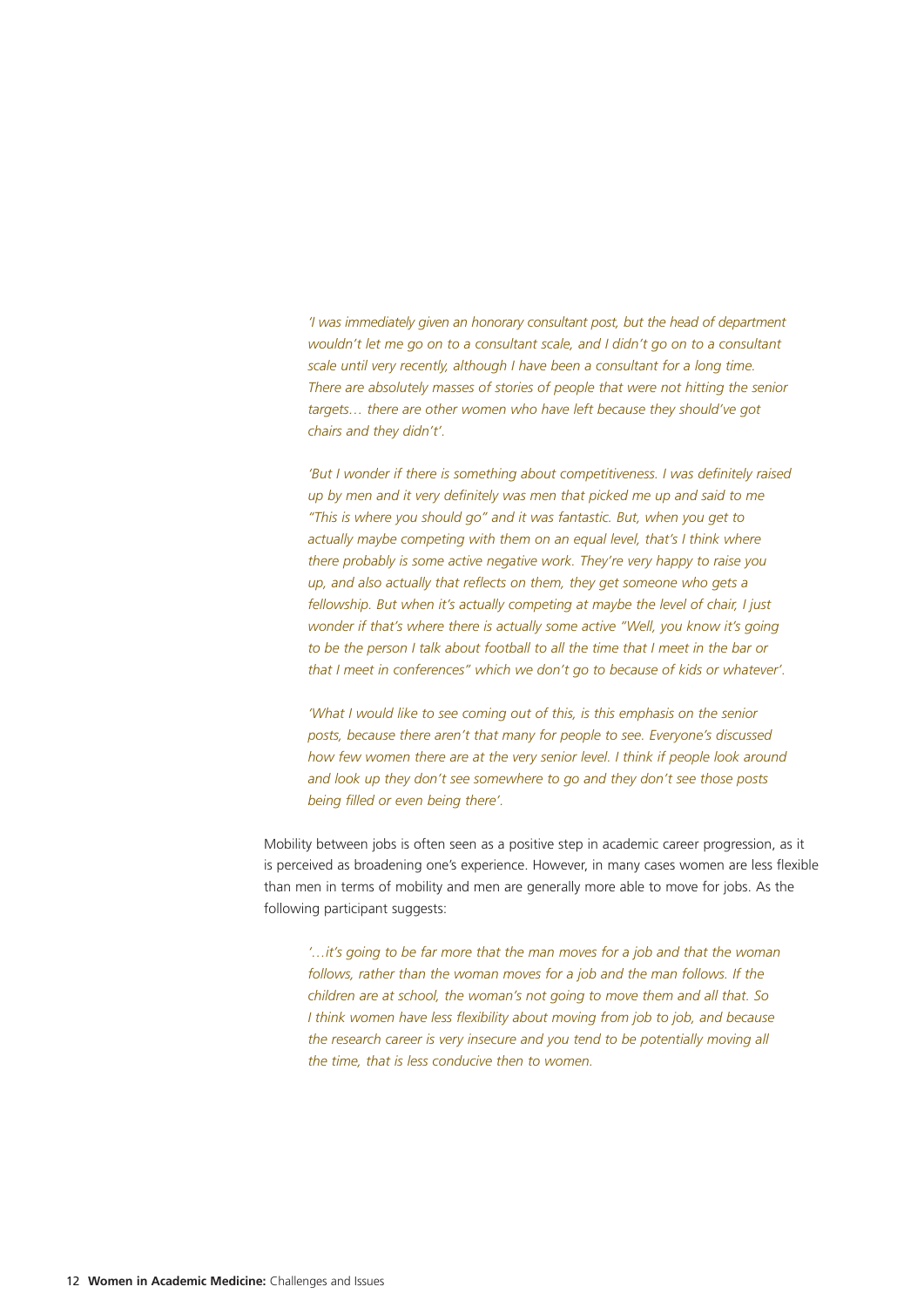## Research Assessment Exercise

Evidence suggests that a higher proportion of men than women were counted as research active in the 2001 Research Assessment Exercise (RAE) in the UK and in proportional terms, males were 1.9 times more likely to be counted as research active<sup>3</sup>. One aspect of academic medicine which caused concern for many participants is gaining recognition for publications and many felt that there was discrimination against them as women, both directly and indirectly. A number of issues raised by the participants worked to further compound their lack of RAE competitiveness: career breaks, family commitments, teaching commitments and a greater inclination toward multi-tasking compared with their male colleagues. In some cases, an extensive publication record was unlikely to be rated highly in RAE terms, due to the lack of first authored papers. In other cases, career breaks and flexible or part-time working meant that many women were not seen to be as research active as their male colleagues. The following comments illustrate these concerns:

*'I have a reasonable number of second and third author papers, because I was terribly good at joining in other people's projects and collecting data for my boss, and have now been told that really I only have one paper, because there's only one that's mine, even though my CV is a reasonable length. But that's probably specific to me, rather than to being a woman, but it may be that it's more of a female way of behaving. I've done lots and lots of teaching, lots and lots of work* and it doesn't show on my CV and I'm having trouble getting a job'.

*'I cannot get the first authored publications, because my boss is always first author on my studies. And I suppose when this started, and the trouble is I let it happen, and so when it started, a) I was grateful and b) I suppose also I've never been a particularly empire-building sort of person, so I just thought who cares? But of course, you come to realise that this actually isn't such a brilliant idea, because I'm not feeling valued and I'm always being the second author, and it's quite difficult to see how to break through that barrier'.*

*'My background is full of letting other people do things because you think you're not up to scratch. Maybe it's a female characteristic rather than something that society has against us, it is a way of behaving that maybe is female'.*

<sup>3</sup>Association of University Teachers, 2004, *UK Academic Staff 2002-3: Gender and research activity in the 2001 RAE.* London.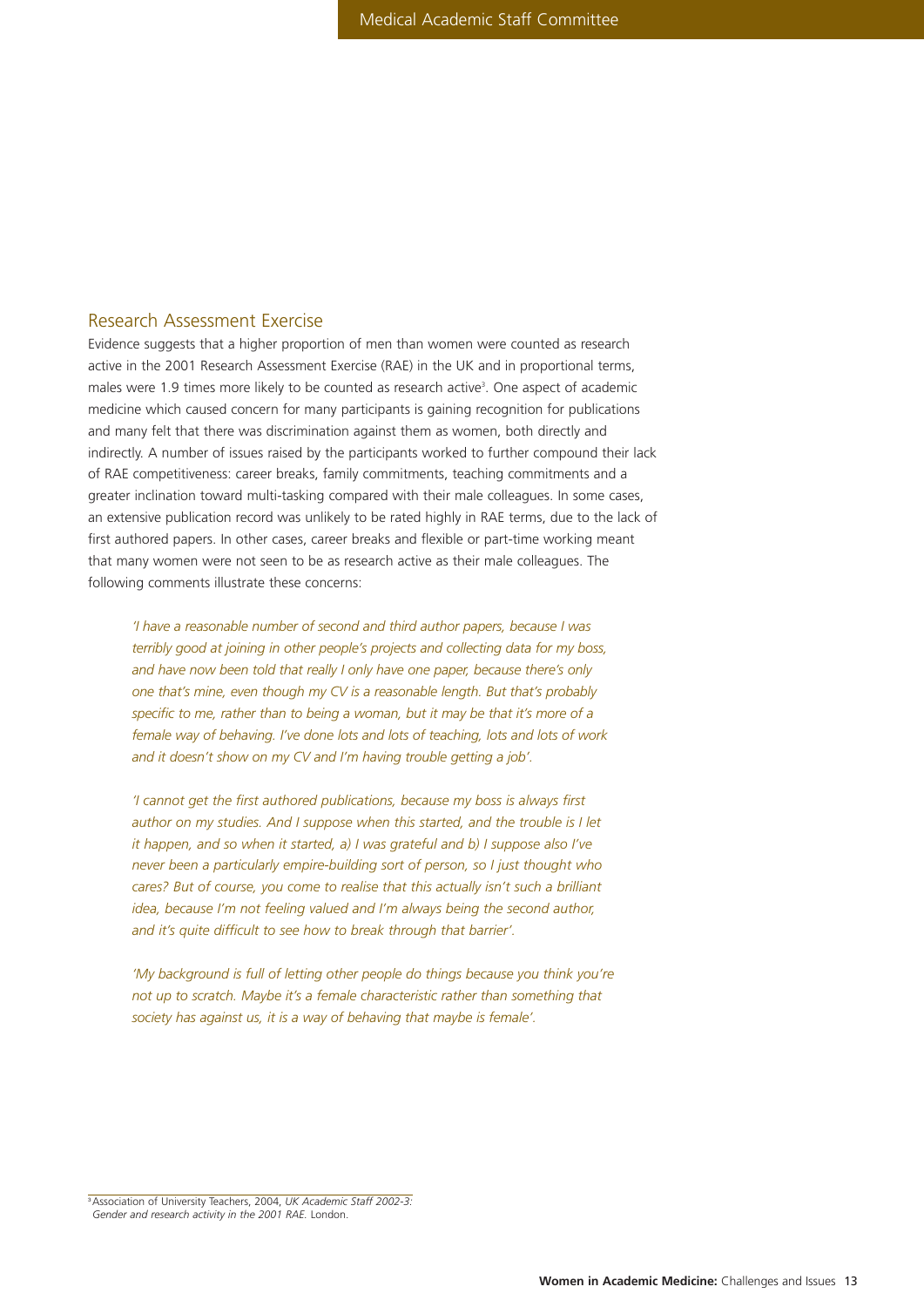## Career breaks

A further difficulty which faces many women is re-entering the workforce after taking a career break, often to have children or for family commitments. Although this problem is not unique to an academic environment, nor is it a solely feminine problem, women are more likely to take career breaks, particularly in the form of maternity leave. Measures of academic success, such as the RAE, do not take career breaks into account, and hence women are further disadvantaged by 'obvious gaps' in their CVs. Several participants applauded retraining schemes which provide support, encouragement and development for re-entry after career breaks and emphasise the need for such schemes.

*'The impact of maternity leave on the number of papers, there's a gap, and of course it happens a year or two years after you've been on maternity leave and everyone's forgotten. And I've actually said in an interview, talking about a grant application where people said "Why weren't you involved in this?", and it's like "Well I was at home with twins, I'm sorry, I'm not superhuman, there's only so much I can do". So I just make sure that every application has got my maternity leave included in capital letters, so that I can relate that to the publications, if they're bothered, because I think it's a real issue for the RAE'.*

*'It was actually the Married Women's Retraining Scheme that brought me back and got me up to scratch for getting through membership, which was just invaluable. I could never had done it without… that was part-time, that was really fantastic'.*

*'I had a lot of problems coming back to medicine in 2000 because I'd been off with health problems, and because I had already done my specialist training there was just no scheme so I could move from general public health into academic work. I applied for some jobs and the problem was always that I did not have the research experience that I needed in order to do the research. So I think there needs to be a much broader scheme. I'm now applying for the flexible career scheme, but again that's just for clinical, and I think that really needs to be broadened for mainstream academic posts'.*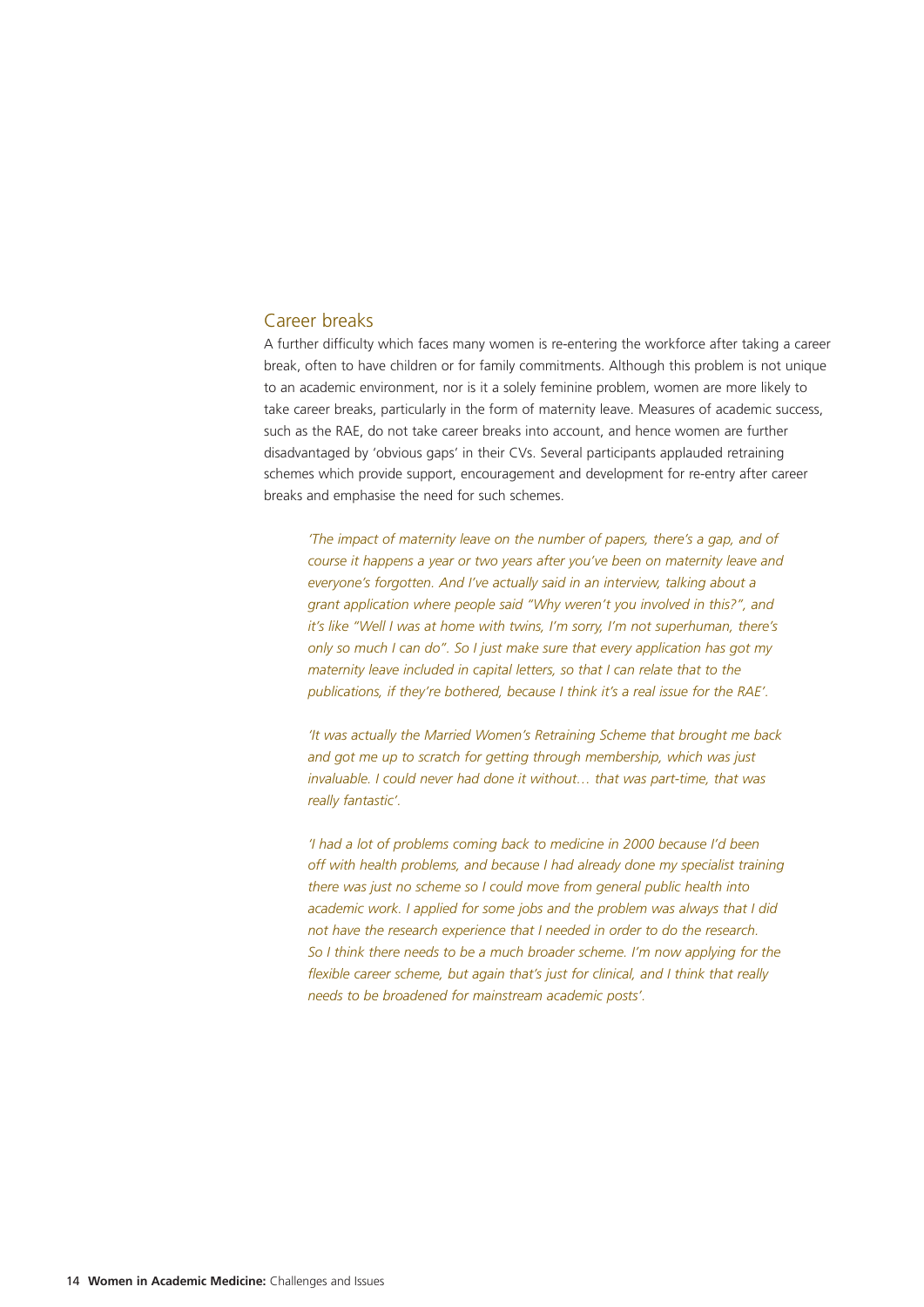## Role models and mentoring

There was overwhelming agreement regarding the importance and value of mentoring and role models for women working in academic medicine. Whilst it was agreed that an effective mentor was valuable for clinical academic women in particular, as they often feel isolated and part of a fragmented group, the gender of the mentor was not an issue, as experiences had shown that both men and women could be effective mentors. There was some debate however, regarding whether mentoring should occur from within the same institution and specialty, from a different institution or a different specialty. Despite this, it was agreed that the key qualities of an effective mentor include being supportive, a sounding board, accessible and inspirational. A need for the mentoring of women in 'focused' and 'assertive' behaviour was identified, so that they are able to compete more effectively with men in an academic environment. It was also suggested that mentoring itself must be valued more within the academic environment, if it is to be effective.

*'We've only got one senior academic woman who's a recently-appointed university lecturer, and she's been really brilliant for me, but she's just looked at what I've done and gone "Why did you do that? That did your career no good. Who told you to do that?", and she just went through, bang bang bang. So there's nothing wrong with her focus or her ambition or her career-building whatsoever, and she's empire-building like mad. So she's an exception, but she's actually given me confidence… because she's a woman, if a man had said that I'd have felt really patronised.. Because she is a woman, she's given me a boost to be an awful lot more assertive so far'.* 

*'My mentors were actually sometimes not even in my faculty, they were actually outside my faculty. Now, again, there may be a barrier here between the clinician and the non-clinician, but I found those people really helpful, because they see the bigger picture, they see the much bigger picture'.*

*'I think at the moment men are in a powerful position in academic medicine and we do need them to actively promote… by not actively promoting they are in essence actively discouraging. We need encouragement, not nothing, not being neutral. Being neutral is as good as discouraging in a way I think'.*

*'It (the mentor) doesn't have to be a female …No, it just has to be someone who will be supportive…And give good advice. And dare I say it, I think sometimes men are more supportive than women actually'.*

*'I think the priority is that they have to be interested in mentoring and they have to be interested in you, and that's actually the fundamental thing and you have to be their priority in terms of helping you'.*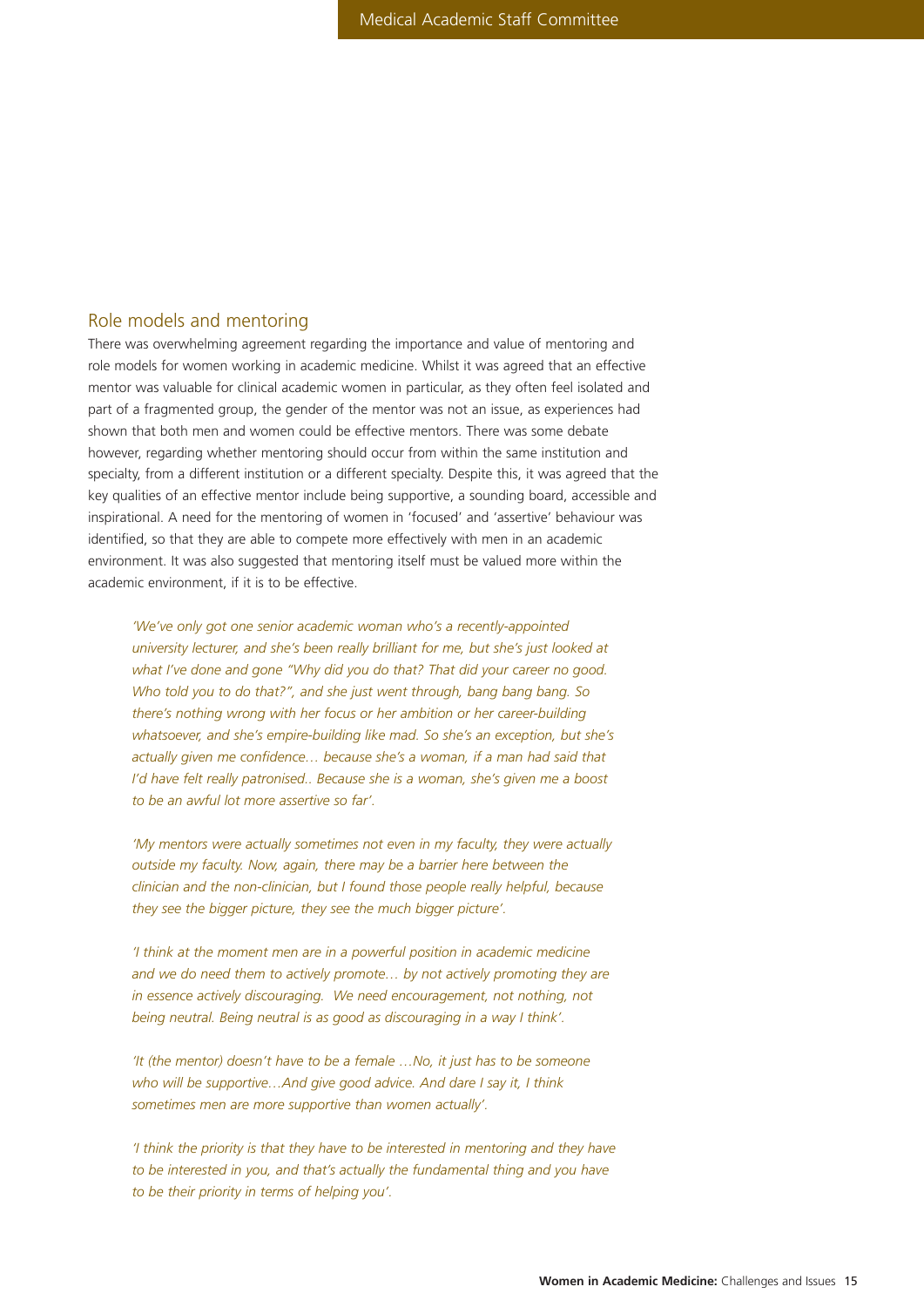#### Career structure

The need for a more structured career path into academic medicine was identified. It was suggested that flexible career structures, which encourage doctors from a range of backgrounds, not just those from conventional academic backgrounds, into a career in academic medicine should be promoted. Participants suggest that a structured career path needs to be better defined, with both clinical and academic commitments recognised. As part of the academic component, greater recognition needs to be given to teaching. It is recognised that 'academic promotion is biased towards research output rather than teaching<sup>4</sup>'. Many focus group participants were heavily involved in teaching, but felt that they were given little or no credit for this aspect of their work. Although this problem affects both men and women, it is suggested that women are more likely to take on teaching and administration responsibilities.

*'We're told explicitly not to teach if we want to get anywhere, because it won't do our CV any good'.*

*'The reality is that for women there is a stronger possibility that you're going to have a slightly fragmented career path, for whatever reason, which makes you inherently less competitive, and so if you had a fixed contract, based on merit and relevant merit, then you're recognising the potential of people and you're allowing them flexibility to continue with their career path, despite having periods when they're less competitive because they happen to be women'.*

*'The system of RAE is really against people who teach, and teaching is a crucial matter for all health service… for the community, it's very important, so it's not as valued as research and the pressure on limited time'.*

<sup>4</sup> Stewart, P.M. 2002, Academic Medicine: a faltering engine. *BMJ* 324:437-438.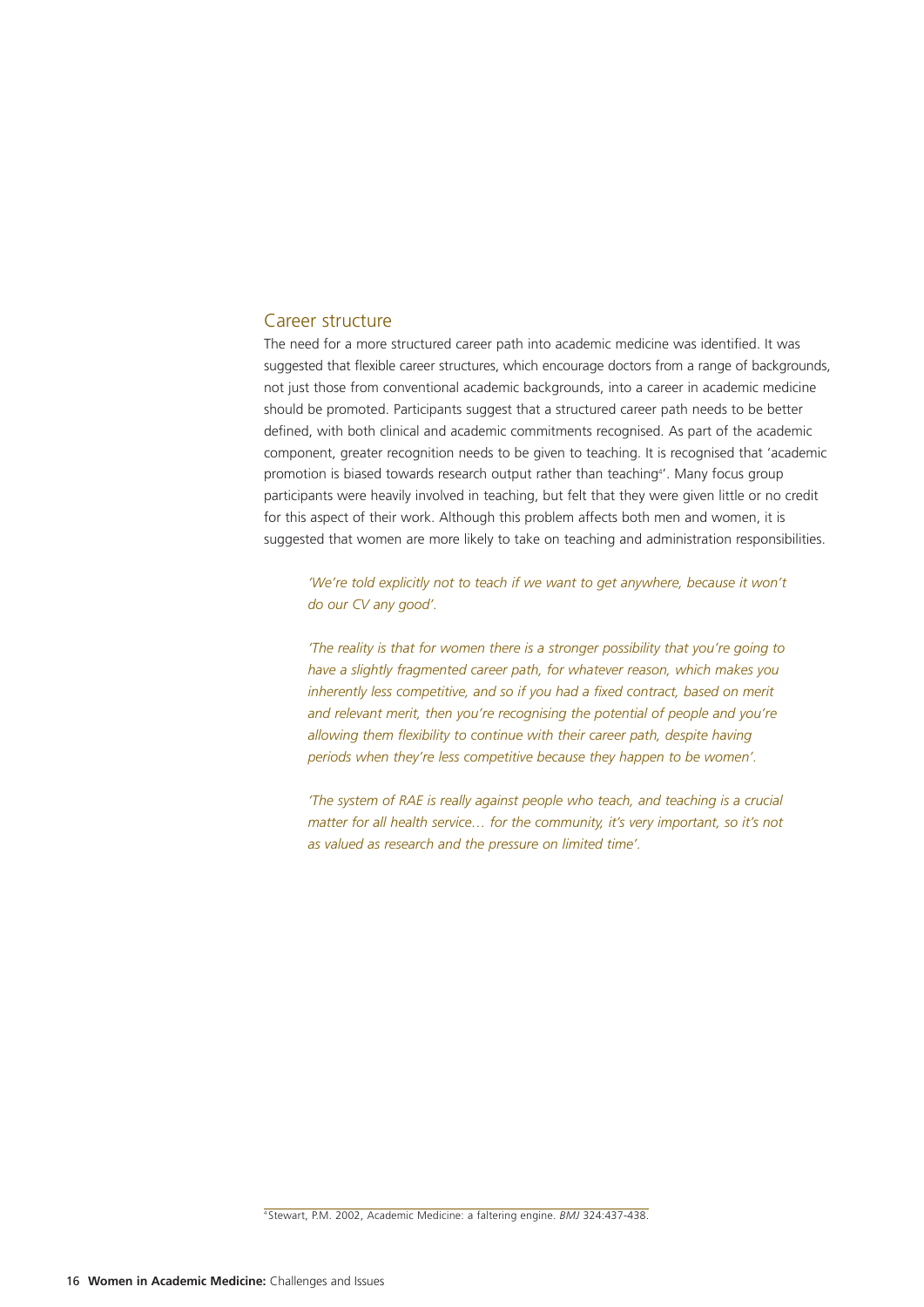## NHS vs. University

It is recognised that increasingly, doctors are 'unwilling to choose a career path which promises little in the way of training structure, job security, flexibility or financial reward and are opting instead for the better security, career and pay offered by purely clinical posts<sup>5</sup>.'

It is widely perceived among participants that a clinical job in the NHS is more secure and less pressurised than an academic job. The prevalence of short-term contracts inherent in academic research particularly, further impacts upon the insecurity of an academic position. Salaries and remuneration associated with academic medicine are also seen to be significantly less than in the NHS.

*'I get paid a lot less than people I trained with, I'm on about £15,000 less per annum than somebody I went to medical school with, partly because I don't do on-calls and, if you're talking about retention, that's a big one. I know a lot of my colleagues who've just said "I'm not going into it (academic medicine) for more than six months because I can't afford it because of the big mortgage I have"*

*'The question of short term contracts and the restrictions that are placed on people in short term contracts for going for major funding is a real barrier to career progress'.*

*'You have a bit of security (in the NHS)...You don't have pressures on you, as long as you stick to your clinical commitments and don't kill anybody'.*

5Goldbeck-Wood, S, 2000, Reviving Academic Medicine in Britain. *BMJ* 320:591-2.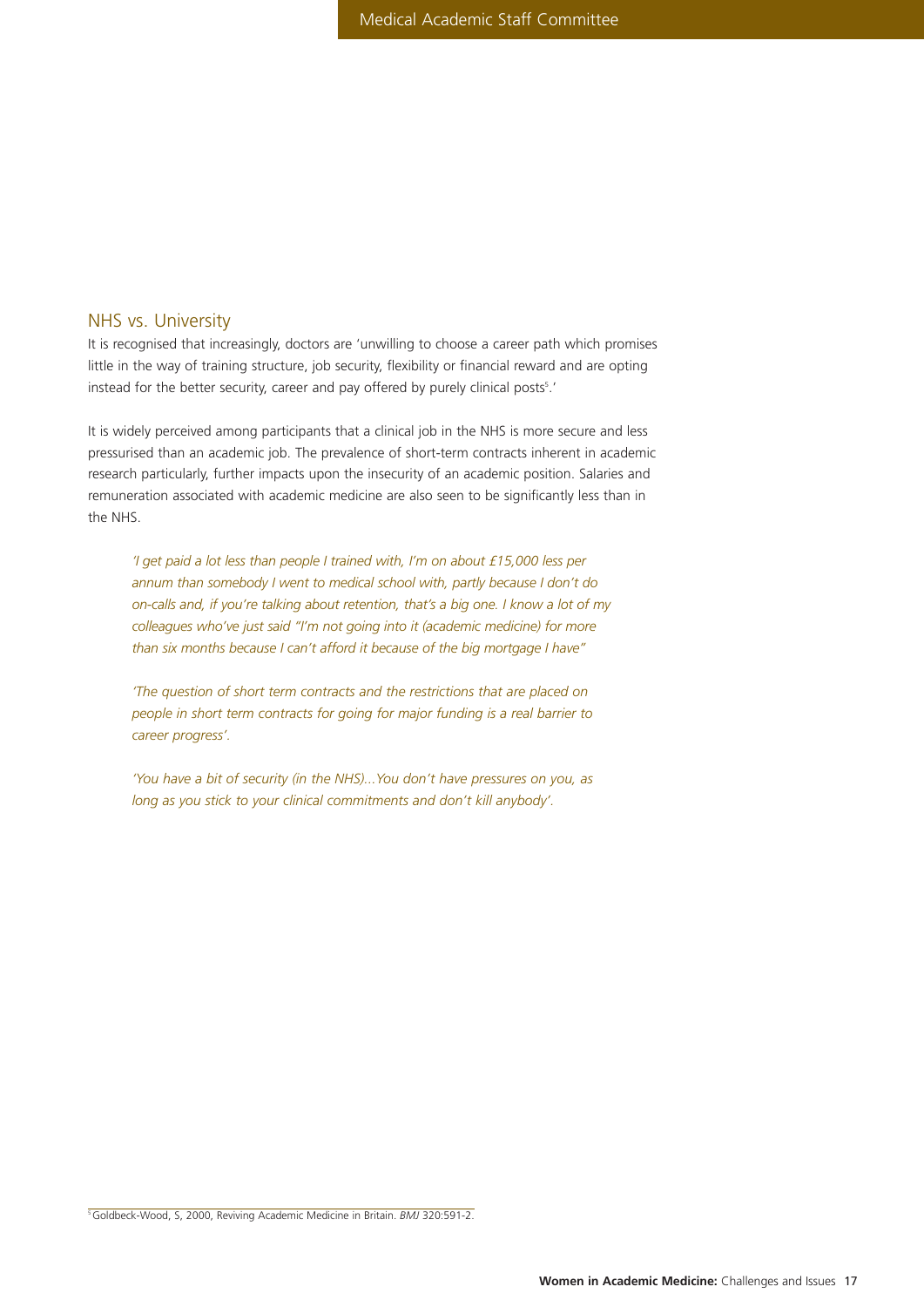## Job expectations

Many participants suggest that current job expectations of a medical academic position are unrealistic and unreasonable. Whilst expectations of an academic research job are high, this is often combined with the pressures of clinical responsibilities. Whilst high job expectations is not a gender-specific issue, expectations of part-time research are particularly high and this has an impact on women, as they are more likely to be in these part-time positions. The importance of reasonable expectations is highlighted, particularly in relation to the RAE, which does little to take into account part-time working.

*'I think that's absolutely crucial, because we're coming up to the RAE and everybody's being looked at and saying "Where's your 100%? Here's what you need to be returnable" and I've only done 50% because I'm part-time. It's completely unreasonable'.*

*'So in a way we are failing before we can start, because if we can't work the 80 hours a week the contract actually does not reflect what's going on. That's the point. There's a big gap, however good the contract is there's a good gap between what it says and what is required to be deliverable'.*

*'There needs to be part-time expectations…but you are judged on grants and publications, it is not a part-time expectation…I think if your commitment is 60% then your RAE commitment should be 60%, that's two papers a year not three'.*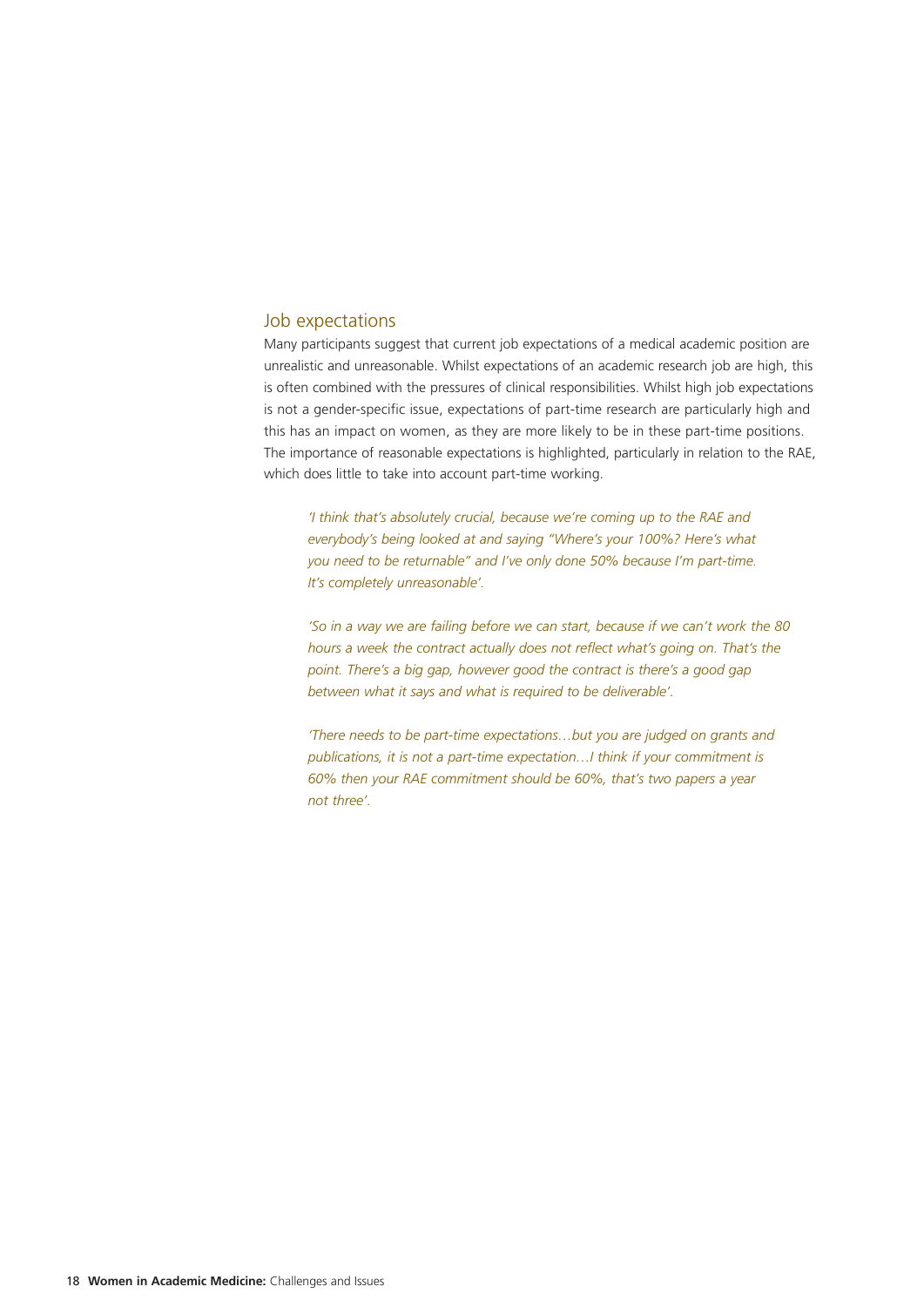## Recommendations

- Awareness of gender issues within the organisational structure needs to be raised in all faculties. A greater commitment is needed towards a long-term view of the situation, with greater emphasis on long-term solutions. Many of the issues raised by women working in a medical academic environment require a gradual shift in culture and perception, not shortterm quick fixes.
- A flexible career structure is vital to improving the recruitment and retention of doctors in academic medicine. Central to this is retraining for those who wish to take a career break at some point, particularly women who take time out to have a family. As such the Flexible Careers Scheme should be encouraged and promoted within medical schools. The BMA published a paper on flexible training in 2003<sup>6</sup>; the recommendations from this report should be considered by the university sector and the Modernising Medical Careers academic working party.
- Forms of assessment and accountability, such as the RAE, must be made more flexible in order to take into account part-time and flexible working arrangements and career breaks and measure output in terms of achievement, not hours worked. A RAE target of 60% for part-time academics is suggested as a measure of addressing this issue. The teaching aspect of an academic career must also be taken into account and valued more explicitly.
- Accessibility to appropriate, objective mentors should be available to all medical academics. This mentoring system should be integrated into established structures and given value and credibility. Mentoring schemes such as those set up by the Academy of Medical Sciences for clinician-scientists, should be made available to all medical academics at all levels, from trainee to senior posts. Accessibility is crucial and one suggested method of ensuring this, is to establish a database of appropriate mentors from which medical academics can choose or be allocated a suitable mentor.
- Medical schools and university departments must be made more accountable, particularly in relation to senior appointments. The recruitment process itself needs to be more transparent to avoid the possibility of discrimination of any form.
- A well defined career structure must be established, which includes realistic and appropriate objectives and achievable outcome measures. This career structure must be flexible and progressive. In addition, systems of support should be established and promoted including objective career advice.
- Greater co-ordination between the relevant agencies: the NHS, the Universities and the funding agencies needs to take place if recruitment and retention of medical academics is to be improved.
- Further research is needed if the current recruitment and retention crisis in academic medicine is to be addressed. In particular, the under-representation of women in academic medicine requires further research, specifically in relation to career progression and the recruitment of women to senior positions. Quantitative data disaggregated by gender and age is urgently needed to provide supportive evidence for the key issues identified by qualitative research. Audit and monitoring of gender is required at all levels.

 $6$  "Flexible Training – report of the BMA led working party on flexible training", BMA, July 2003.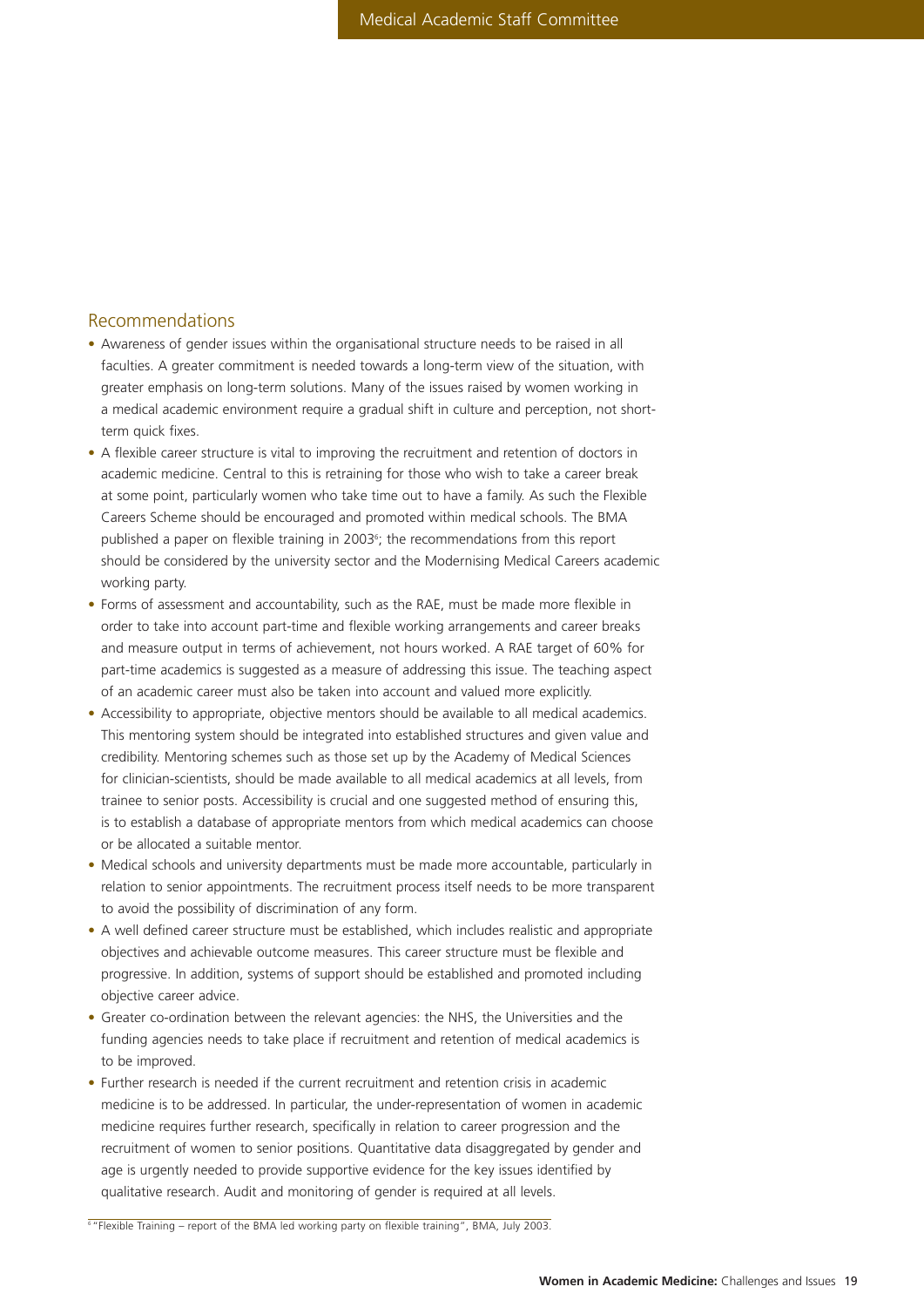## Appendix

## **List of institutions of participants**

Imperial College, London Keele University London School of Hygiene and Tropical Medicine Institute of Child Health, London Southampton University University of Edinburgh Medical School Cambridge University Royal Marsden Hospital Wolfson Institute of Preventive Medicine University College London St George's Hospital Medical School, London Cancer Research UK National Public Health Service for Wales Newham University Hospital NHS Trust Kings College, London